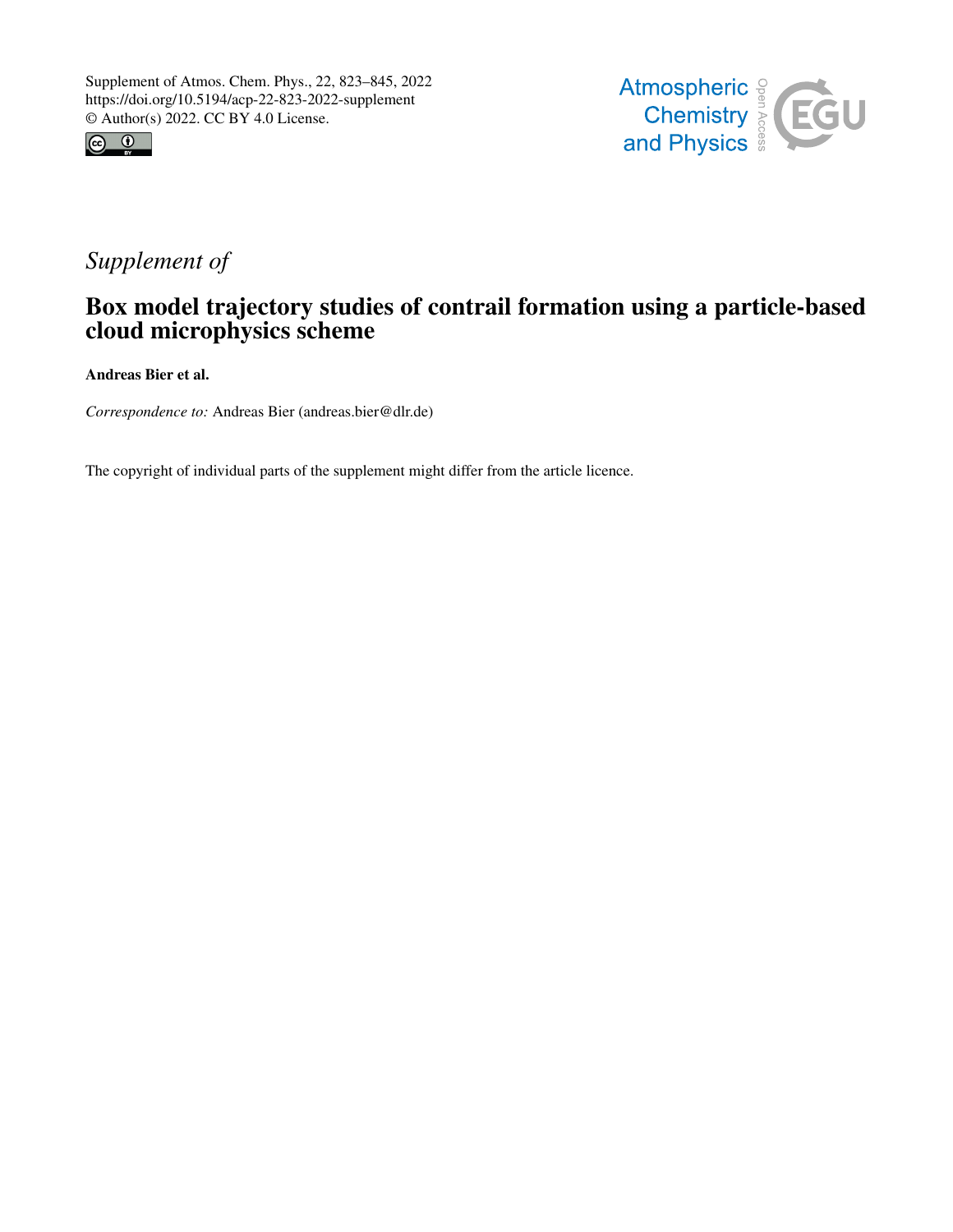#### **Derivation of an average trajectory from a trajectory ensemble**

We define the relative expansion factor  $f_{X,Y}$  in terms of attribute *Y* for a trajectory set *X*.

$$
f_{X,Y} := \frac{Y_X}{Y_{X,0}} \text{ (S1)}
$$

Hereby, *X* can be an average trajectory *AT*, a trajectory ensemble *EM* or a single trajectory of the ensemble *i*. The subscript "0" stands for the initial state at the engine exit. The attribute *Y* can be the temperature *T*, the excess temperature  $\Delta T = T - T_a$ , cross-section *A* or mass *M* of the trajectory set *X*, where  $T_a$  is the ambient temperature.

For the definition of the average trajectory we require that

$$
f_{AT,Y} = f_{EM,Y} \text{ (S2)}
$$

(i.e., the relative expansion factor of the average trajectory matches that of the trajectory ensemble). The relative expansion factor of the trajectory ensemble is defined as

$$
f_{EM,Y} := \overline{f_{\iota,Y}} \quad (S3),
$$

where the overbar denotes averaging or summation over all trajectories *i* (depending on whether *Y* is an intensive or extensive quantity).

For now, we leave it open, which weighting attribute *Y* is the most suitable.

The relative expansion factors behave as follows (S4c results from Eq. 16 in the main manuscript):

$$
f_{X,T} = \frac{r_X}{r_{X,0}}
$$
 (S4a)  

$$
f_{X,\Delta T} = \frac{\Delta r_X}{\Delta r_{X}} \tag{S4b}
$$

$$
f_{X,M} = \frac{M_X}{M_{X,0}} = D_X^{-1} = f_{X,\Delta T}^{-1}
$$
 (S4c)

$$
f_{X,A} = \frac{A_X}{A_{X,0}} = \frac{T_X}{T_{X,0}} \mathcal{D}_X^{-1} = f_{X,T} f_{X,\Delta T}^{-1}
$$
 (S4d)

Plugging S4c and S3 into S2, we obtain a relation for  $T_{AT}$ 

$$
\mathcal{D}_{AT}^{-1} = \frac{1}{N} \sum_{i=1}^{N} \mathcal{D}_{i}^{-1} \Rightarrow \Delta T_{AT}^{-1} = \frac{1}{N} \sum_{i=1}^{N} \Delta T_{i}^{-1} \tag{S5}
$$

Analogously we can use S4a or S4b to obtain (in both cases identical) definitions of *TAT*

$$
T_{AT} = \frac{1}{N} \sum_{i=1}^{N} T_i \iff \Delta T_{AT} = \frac{1}{N} \sum_{i=1}^{N} \Delta T_i
$$
 (S6)

Note that Eqs. S5 and S6 give two differing definitions of *TAT*. In the main manuscript, we use Eq. S6 to define the average trajectory. Yet, the definition S5 has the favourable property that the mass of the average trajectory is identical to the sum of the masses of the individual trajectories.

#### **Ensemble properties**

Ensemble properties can be defined by the following procedure: A ensemble property  $Z_{EM}$  is obtained by averaging the quantity *Z* over the ensemble and requiring the following to hold:

$$
f_{EM,Y} * Z_{EM} := \overline{f_{l,Y} * Z_l} \Rightarrow Z_{EM} = \overline{f_{l,Y} * Z_l} / \overline{f_{l,Y}}
$$
 (S7)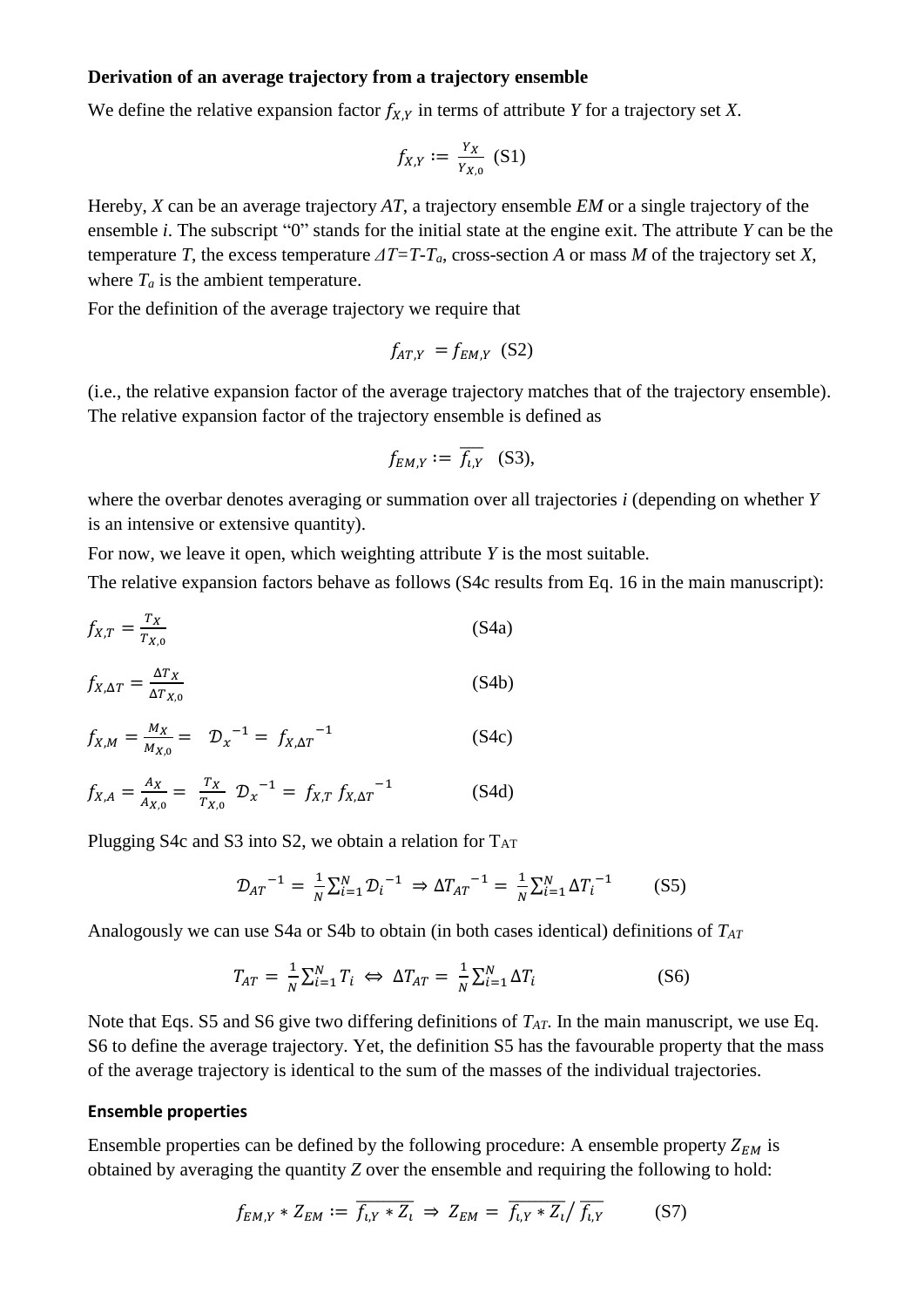Throughout the main manuscript we use a mass-weighted averaging (i.e.  $Y = M$ ).

$$
Z_{EM} = \overline{M_i * Z_i}/M_{tot} \qquad (S8)
$$

### **Box model results for two types of averaging**

In the main manuscript the unweighted temperature average according to Eq. S6 was used to derive the temperature of the average trajectory. Consistent with the mass-weighted averaging (Eq. S8), the mass-conserving computation of the average temperature (according to Eq. S5) would have been the more appropriate choice. In the following, we compare average traj simulation results for both types of  $T_{AT}$ -definitions (Eqs. S5 and S6).

Figure S1 left shows that the mass-conserving  $T_{AT}$  (red) decreases faster than the original unweighted temperature average (blue).

In the following, we aim at investigating the impact of the different trajectory averaging methods on the results of selected box model simulations. Figure S2 shows the quantities analogously to our Fig. 2 in the main manuscript. Since plume cooling proceeds faster, the first exceedance of plume water saturation and the peak relative humidity is reached earlier (by around 0.05 s at  $T_a = 220$  K and 0.15 s at  $T_a = 225$  K) for the mass-conserving than for the unweighted average traj (Fig. S2 a,b). This causes (consistent with the time offset in relative humidity) an earlier droplet formation on soot particles (Fig. S2 c,d). Since droplet growth proceeds faster due to an initially stronger increase in plume relative humidity, there is less time do deplete water vapor due to condensation loss on the larger soot particles. Hence, some smaller soot particles manage to overcome the Köhler barrier and to activate into water droplets and the activation fraction (dashed lines in Fig. S2 c,d) for the massconserving average traj is slightly higher than for the unweighted average traj. Since nearly all droplets freeze to ice crystals, the freezing fraction of soot particles (solid lines) is larger for the mass-conserving average traj (0.93 instead of 0.89 at  $T_a = 220$  K and 0.42 instead of 0.39 at  $T_a =$ 225 K) as well.

In a next step, we investigate how the freezing fraction of soot particles  $\varphi_{\text{frz},f}$  (shown in Fig. S1) right) depends on ambient temperature. As already displayed in Fig. 5c of the main manuscript, *φ*frz,f typically increases with decreasing *T*<sup>a</sup> or, equivalently, increasing *ΔT* (temperature difference between *T*<sup>a</sup> and Schmidt-Appleman threshold temperature). For the mass-conserving average traj (red), the temperature dependency of the final freezing fraction lies well in between that for the unweighted average traj (blue) and the ensemble mean (magenta). Hence, we find a smaller discrepancy between the ensemble mean and the average trajectory, when we employ the massconserving averaging method.